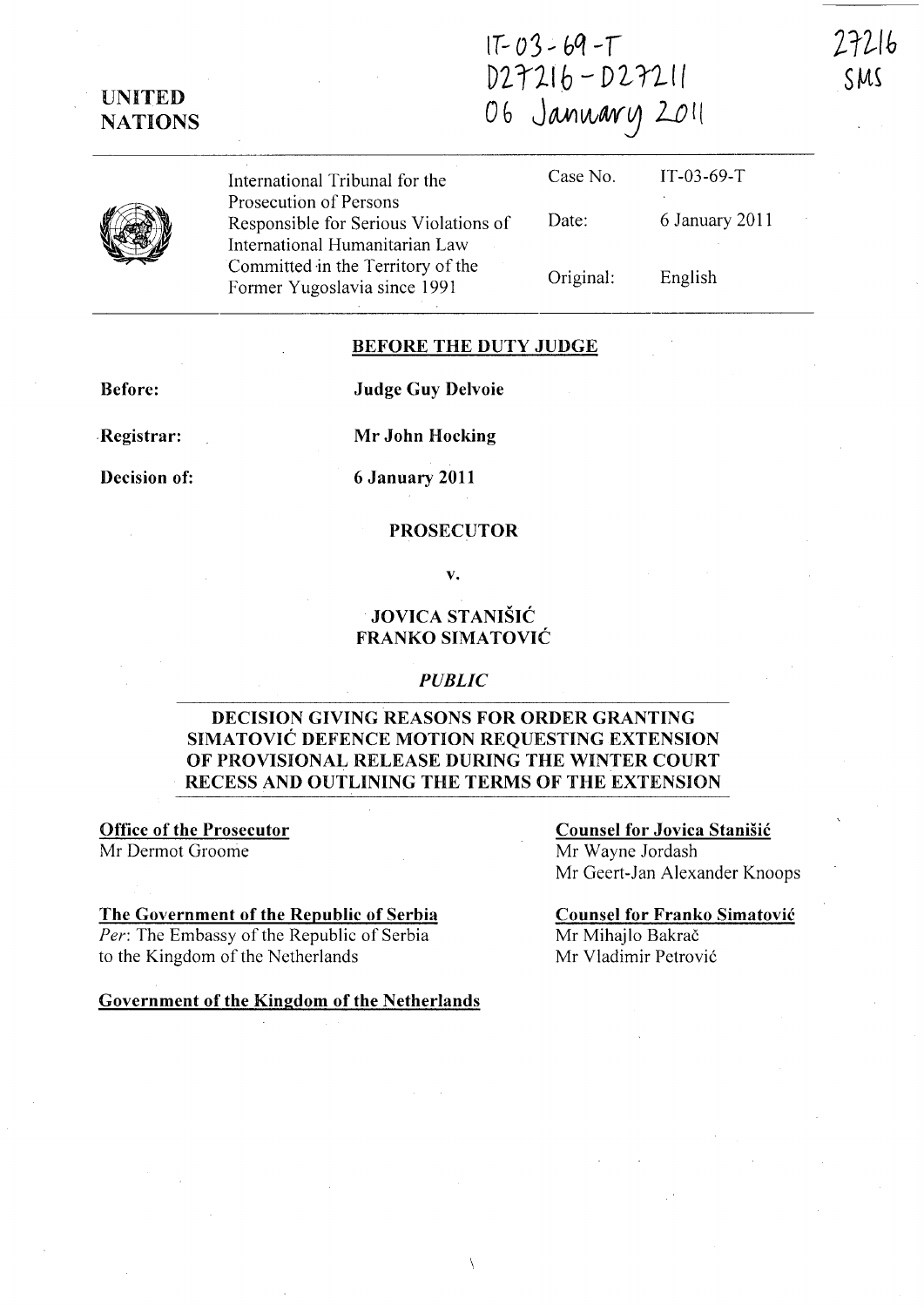1. I, Guy Delvoie, acting in my capacity as Duty Judge of the International Tribunal for the Prosecution of Persons Responsible for Serious Violations of International Humanitarian Law Committed in the Territory of the former Yugoslavia since 1991 ("Tribunal"), am seised of the "Urgent Defence Motion Requesting Extension of Provisional Release during the Winter Court Recess", filed publicly by Counsel for Franko Simatović ("Simatović Defence" and "Accused" respectively) on 30 December 2010 ("Motion").<sup>1</sup> The Officer of the Prosecutor ("Prosecution") filed its public response on 4 January 2011 ("Response"),<sup>2</sup> and the Accused filed a reply to this Response on the same date ("Reply").<sup>3</sup>

## **I. PROCEDURAL HISTORY**

2. On 10 December 2010, Trial Chamber I ("Chamber") granted the Accused's request for provisional release in part and ordered that he be released to the Government of Serbia for the period of the winter recess, from 17 December 2010 to 6 January 2011 ("Decision of 10 December").<sup>4</sup> On 17 December 2010, the Co-Accused, Jovica Stanišić, filed a motion to adjourn the proceedings,<sup>5</sup> which was joined by the Accused on 17 December 2010 ("Motion for Adjournment of Proceedings").<sup>6</sup> On 29 December 2010, the Chamber granted the Motion for Adjournment of Proceedings in part and informed the parties accordingly by email, allowing a two week adjournment in proceedings until the week beginning 24 January 2011. By an order of 5 January 2011 ("Order"),  $^7$  I granted the request for extension of provisional release until 21 January 2011, providing that the reasoning for granting the Motion was to follow separately. This Decision explains the reasoning behind, and conditions of, the extension of provisional release granted pursuant to the Order.

### **11. SUBMISSIONS OF THE PARTIES**

3. The Simatovic Defence contends that, due to bad weather, the provisional release of the Accused to the Government of Serbia was delayed by four days, commencing not on 17 December

Urgent Defence Motion Requesting Extension of Provisional Release during the Winter Court Recess, 30 December 2010.

 $\overline{2}$ Prosecution Response to Urgent Simatović Defence Motion for Extension of Provisional Release, 4 January 2011.

<sup>3</sup> Defence Reply to Prosecution Response to Urgent Simatovi6 Defence Motion for Extension of Provisional Release, 4 January 2011.

Decision on Simatovi6 Defence Motion Requesting Provisional Release during the Winter Court Recess, 10 December 2010.

Stanišić Motion for Adjournment of Proceedings, 17 December 2010.

Simatović Defence Joinder in Stanišić Motion for Adjournment of Proceedings, 20 December 2010.

Order on Simatovi6 Defence Motion Requesting Extension of Provisional Release during the Winter Court Recess, 6 January 2011. .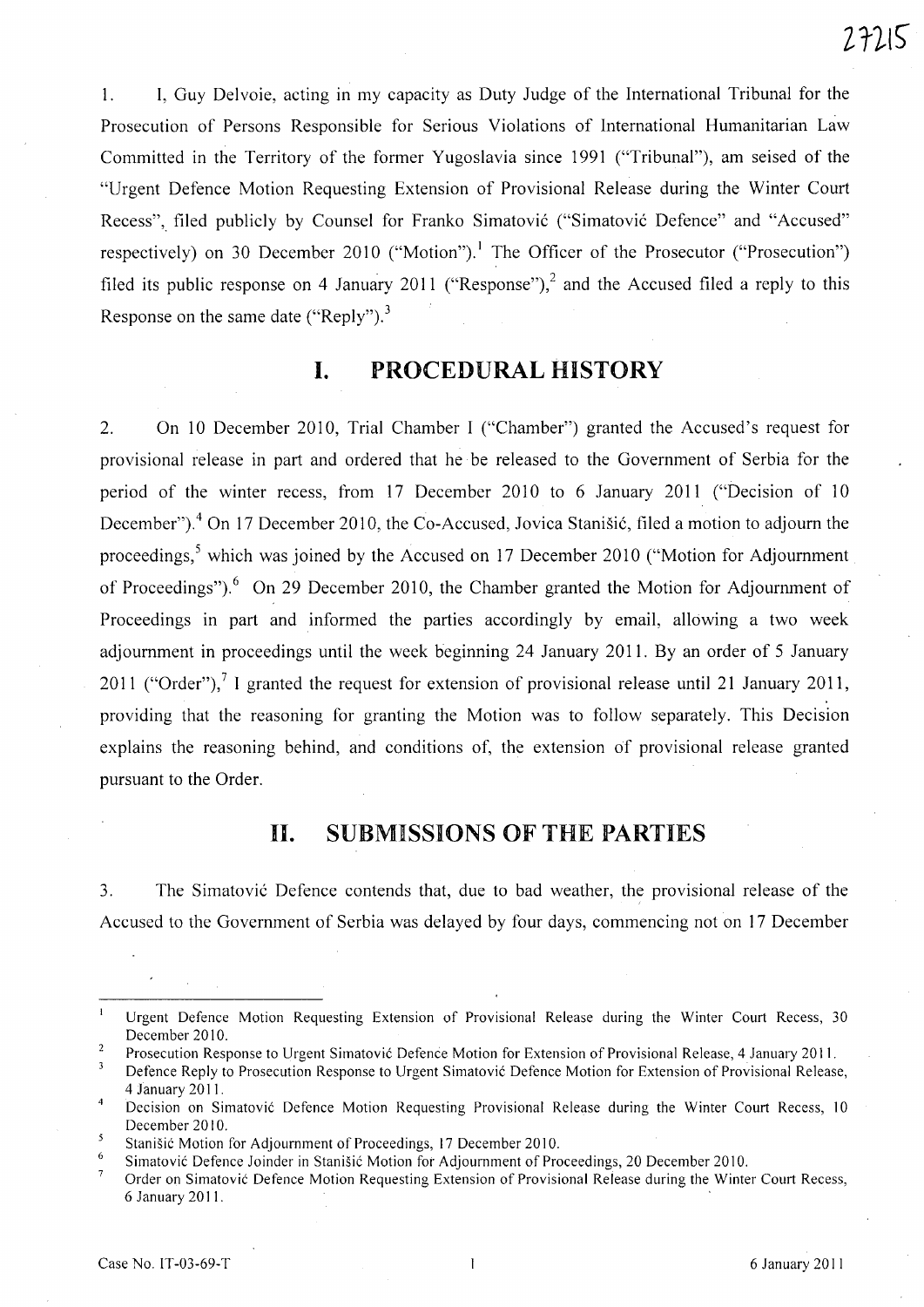2010 but on 21 December 2010.<sup>8</sup> Further, the Simatović Defence notes that the Chamber allowed the temporary provisional release of the Accused in order to assist the Simatovic Defence in the continued preparation of his defence, and argues that the ongoing presence of the Accused in Belgrade continues to be of importance for this reason.<sup>9</sup> In addition, the Simatović Defence asserts that the requested extension would not jeopardise the completion of the Prosecution's case, endanger the safety of witnesses or victims, or give rise to a reasonable fear that the Accused will attempt to abscond.<sup>10</sup> The Simatović Defence also observes that the Accused has thus far complied with all Chamber orders,<sup>11</sup> and notes that the guarantees provided by the Government of Serbia remain valid for the entirety of any period of provisional release.<sup>12</sup> In light of these considerations, the Simatovic Defence requests an extension of the Accused's provisional release until 21 January  $2011<sup>13</sup>$ 

4. . In response, the Prosecution submits that the fact that the Accused's ongoing presence in Belgrade is convenient for the Simatovic Defence preparations should be accorded little substantive weight, as the Accused is unable to have contact with witnesses or victims, direct access to documents or archives, or hold discussions in respect of his case with anyone other than the Simatović Defence.<sup>14</sup> The Prosecution notes that there is no right to provisional release during recess, as the granting thereof remains discretionary even if the requirements of Rule 65(B) of the Rules of Procedure and Evidence of the Tribunal ("Rules") are met, and asserts that the Simatovic Defence has failed to show a pressing need for the Accused to be present in Belgrade.<sup>15</sup> In addition, the Prosecution argues that the seriousness of the charges against the Accused, the likelihood of a long prison term and the fact that the Accused did not voluntarily surrender to the Tribunal should be taken into account in the Trial Chamber's deliberations on the Motion.<sup>16</sup> Further, it submits that the Trial Chamber should consider the Accused's influential role in the region and the potential impact of his ongoing presence in the community upon potential witnesses.<sup>17</sup> Finally, the Prosecution asks that should the Chamber grant the Motion, it consider requiring local authorities to

 $\mathbf{8}$ Motion, para. 3.

 $\ddot{Q}$ Motion, para. 2, referring to Decision of 10 December, para. 8; Motion, para. 4.

 $\frac{10}{11}$  Motion, para. 6.

 $\frac{11}{12}$  Motion, para. 5.

<sup>12</sup>Motion, para. 7, referring to Addendum to Defence Motion Requesting Provisional Release during the Winter Court Recess, 1 December 2010 ("Addendum").

 $13$  Motion, p. 2, para. 1.

 $14$  Response, para. 3.

<sup>&</sup>lt;sup>15</sup> Response, para. 3, referring to Rule 65(B).

 $\frac{16}{17}$  Response, para. 4.

Response, para. 5, referring to T. 9710 (10-13) (1 December 2010) (closed session).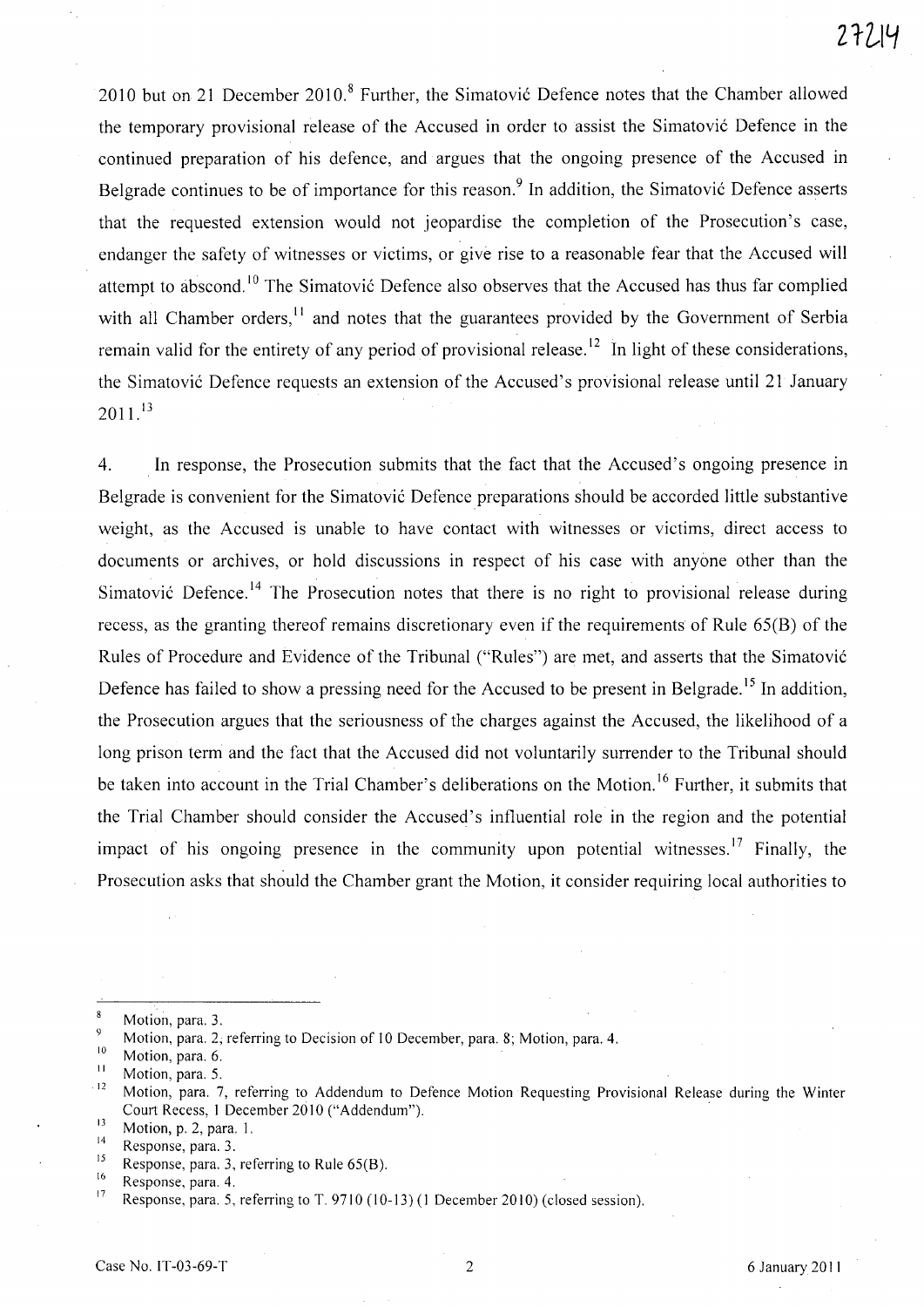provide particular detail on the Accused's compliance with certain of the conditions of provisional release outlined in the Decision of 10 December.<sup>18</sup>

5. The Simatović Defence requests leave to reply to the Response.<sup>19</sup> It argues that there is no evidence that the Accused has any influential role in the region, suggesting that the Prosecution's allegations about his impact on potential witnesses are unfounded.<sup>20</sup> The Simatović Defence does not, however, object to the Prosecution's request for additional reporting obligations.<sup>21</sup>

# **Ill. APPLICABLE LAW**

6. The applicable law governing provisional release and provisional release procedures is as set out in the Trial Chamber's previous decisions in this case.<sup>22</sup> The same legal principles apply *mutatis mutandis* to a motion for the extension of provisional release.<sup>23</sup>

## **IV. DISCUSSION**

7. By virtue of the Order, I granted the Accused's request to extend his provisional release until 21 January  $2011^{24}$  Below are reasons for, and conditions of, this extension.

8. When granting the Accused's request for provisional release, the Chamber considered its earlier finding that it was satisfied that, if provisionally released, the Accused would return for trial, and, bearing in mind in addition that the Prosecution is nearing the end of its case, found that there was no reasonable fear that the Accused would attempt to abscond.<sup>25</sup> The Chamber also accorded weight to the renewed guarantees given by the Government of Serbia in this regard.<sup>26</sup> Further, the Chamber referred to its prior decision that the Accused would not pose a danger to any victim,

<sup>&</sup>lt;sup>18</sup> Response, para. 6, referring to Rule 65(C); Decision of 10 December, section v, paras 2(d) (vi) ("not to have any contact whatsoever or in any way interfere with any victim or potential witness or otherwise interfere in any way with the proceedings or the administration of justice"), (vii) ("not to seek direct access to documents or archives nor destroy evidence") and (viii) ("not to discuss his case with anyone, including the media, other than with his counsel").

 $\frac{19}{20}$ . Reply, para. 2.

 $\frac{20}{21}$  **Reply, para.** 3.

 $\frac{21}{22}$  Reply, para. 4.

<sup>§</sup>See Decision of 10 December, para. 4; Decision on Urgent Stanišić Defence Motion for Provisional Release, 31 March 2010 (Confidential), paras 19-21; Decision on Simatovic Defence Motion Requesting Provisional Release during the Winter Court Recess, 15 December 2009, paras 11-12; Decision on Simatovic Defence Motion Requesting Provisional Release, 15 October 2009, paras 10-12.

*<sup>23</sup> Prosecutor v. Sainovic et al.,* Case No. IT-05-87-A, Decision on the Third Urgent Defence Motion Requesting Prolongation of Provisional Release of Vladimir Lazarevic, 4 August 2009, para. 5; *Prosecutor v. Sainovic et al.,*  Case No. IT-05-87-A, Decision on Urgent Defence Motion Requesting Prolongation of Provisional Release of Vladimir Lazarevic, 24 June 2009 (confidential), para. 4.

 $rac{24}{25}$  Order, p. 1.

Decision of 10 December, para. 5, referring to Decision on Simatovic Defence Motion Requesting Provisional Release during the Adjournment, 23 March 2010, paras 25-27; Simatovic Defence Motion Requesting Provisional Release during the Summer Court Recess, 22 July 2010 ("22 July 2010 Decision").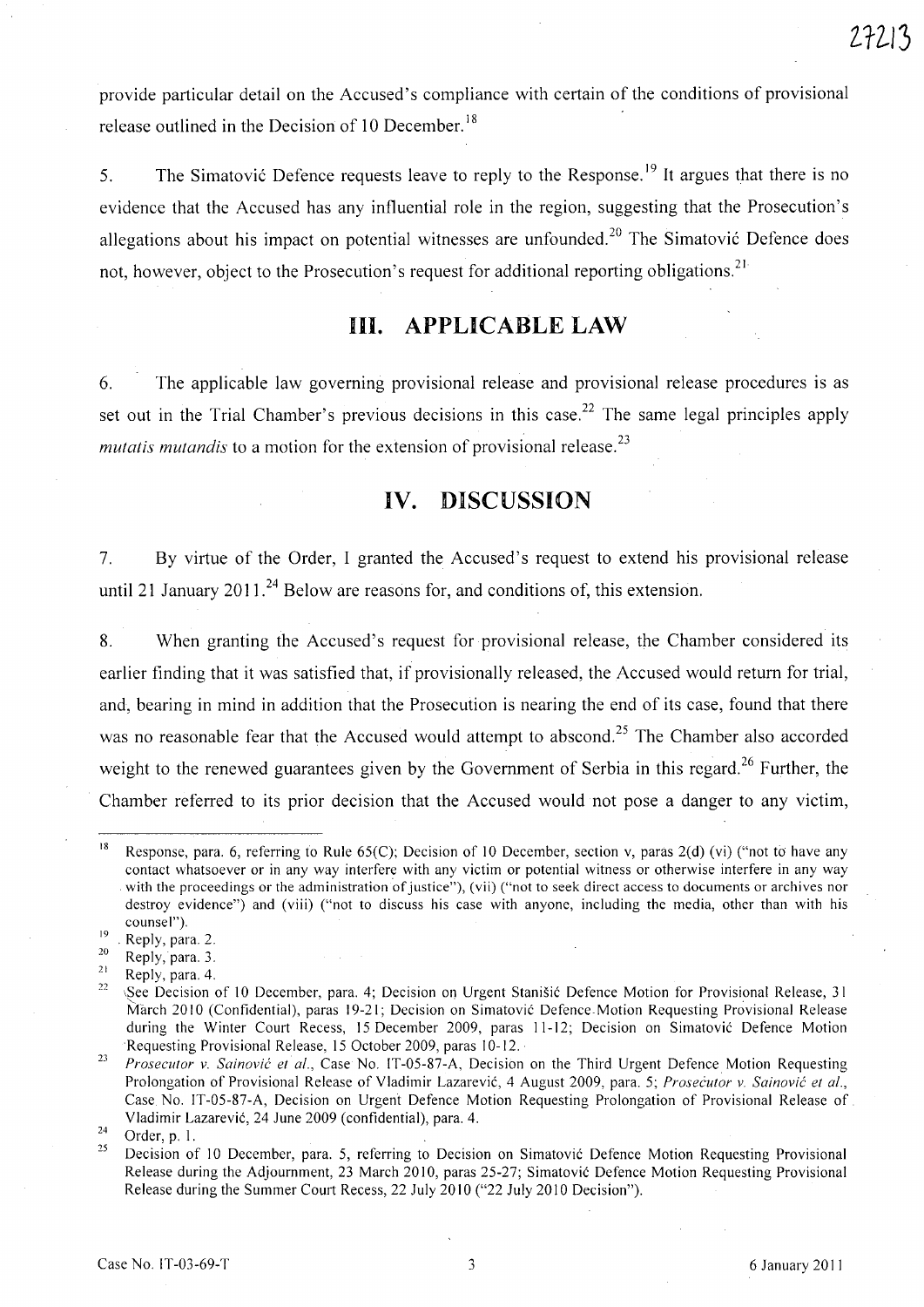witness or other person and, absent changed circumstances, was satisfied that this remained the case.<sup>27</sup> In addition, the Chamber gave due consideration to the benefits of the Accused's presence in Belgrade in the winter recess for the purposes of the continued preparation of his defence by the Simatović Defence.<sup>28</sup>

9. When granting the motion pursuant to the Order, I considered that the reasons set out in the Decision of 10 December and pursuant to which the Trial Chamber granted provisional release were sufficient to grant the extension of provisional release requested pursuant to the Motion. In particular, in light of the adjournment of trial proceedings, I considered that the Simatović Defence would continue to benefit from the Accused's presence in Belgrade for the purposes of trial preparation. Further, I considered that the guarantees given by the Government of Serbia are valid for an extension of the provisional release, and I am satisfied that no new circumstance has been brought to the Tribunal's attention since the Decision of 10 December which suggests that the Accused is likely to abscond, or to interfere with or influence potential witnesses.<sup>29</sup>

10. With respect to the Prosecution's submission that, should the Motion be granted, the Accused be rendered subject to enhanced reporting requirements by the local authorities under Rule 65(C) of the Rules, I note that a monitoring and reporting obligation is already imposed upon the Government of Serbia in respect of the conditions in section v, paragraph  $2(d)(vi)$ , (vii) and (viii) of the Decision of 10 December by virtue of section v, paragraph 3(h) of the Decision of 10 December. As the Prosecution has not persuaded me that any circumstance has changed subsequent to the Decision of 10 December, I do not consider the imposition of any additional obligations to be warranted.

11. Based on all the above, I am satisfied that the extension of provisional release granted pursuant to the Order is appropriate. The conditions set out in the Decision of 10 December continue to apply, throughout the extension until 21 January 2011.

# **v. DISPOSITION**

For the foregoing reasons, pursuant to Rules 54 and 65 of the Rules, I

<sup>&</sup>lt;sup>26</sup> Decision of 10 December, para. 5, referring to Addendum.<br><sup>27</sup> Decision of 10 December, para. 6, referring to 22 July 2014

<sup>&</sup>lt;sup>27</sup> Decision of 10 December, para. 6, referring to 22 July 2010 Decision, paras 6-7.

<sup>&</sup>lt;sup>28</sup> Decision of 10 December, para. 8.

I note that the reference to transcript by the Prosecution (T. 9710 10-13 (1 December 2010) (closed session)) in support of its submission that the Accused may "directly and/or subtly" influence witnesses appears incorrect, as the testimony contained in this transcript appears irrelevant to the issue. In any event, as the relevant transcript preceded the Decision of 10 December, and as such would have been in the contemplation of the Chamber at the time that this Decision was issued, the conclusion that no new circumstance has been shown by the Prosecution remains unchallenged.